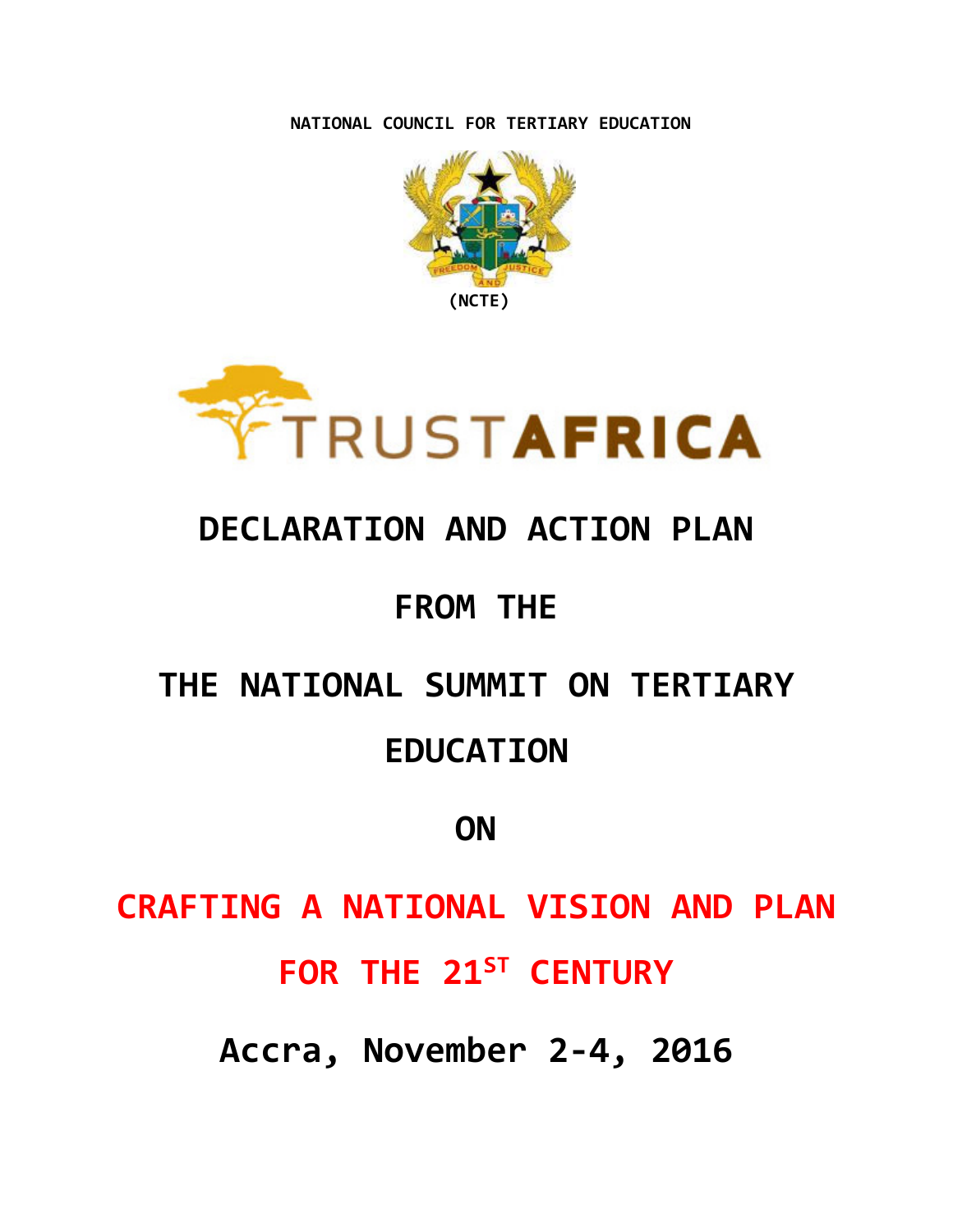#### **a. INTRODUCTION**

The National Council for Tertiary Education (NCTE) in collaboration with the Ministry of Education and TrustAfrica, Senegal held a National Summit on Tertiary Education in Ghana on the theme: "Crafting a National Vision and Plan for the 21<sup>st</sup> Century" in Accra from November 2 to 4, 2016.

#### **b. PARTICIPANTS**

One hundred and fifty persons selected from tertiary education institutions, civil-society organizations, think-tanks, ministries/departments/agencies, private sector, Parliament and the media participated in the summit.

The conference was addressed by the following personalities: Prof. Jane Naana Opoku-Agyemang, Hon. Minister of Education, Prof. C.N.B Tagoe, Chairman of the National Council for Tertiary Education and former vicechancellor, University of Ghana, Prof. Jophus Anamuah-Mensah, former vice-chancellor, University of Education, Winneba, Prof. I. Addae-Mensah, former vice-chancellor, University of Ghana, Prof. J.S.K Ayim, former Vice-Chancellor, Kwame Nkrumah University of Science and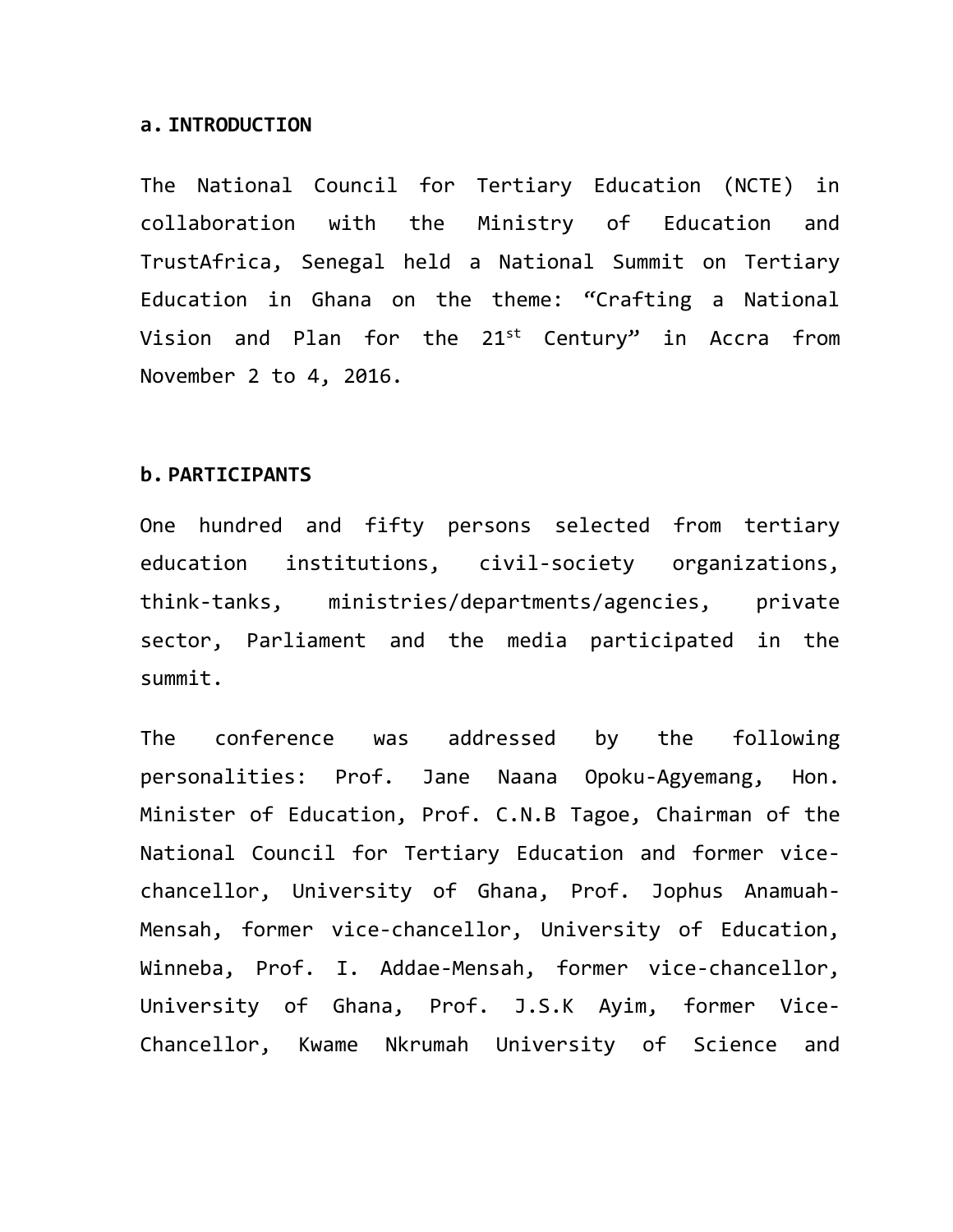Technology and Dr. Omano Edigheji, Consultant/Advisor, TrustAfrica, Senegal.

#### **c. OBJECTIVES**

The objective of the National Summit is to offer opportunity for stakeholders to:

- *1. Make recommendations to inform the development of a National Vision and Plan for Tertiary Education;*
- *2. Propose an implementation framework; and*
- *3. Provide inputs on tertiary education to inform the long-term national development plan for the nation being developed by the National Development Planning Commission.*

#### **d. PREAMBLE**

We, the participants in the National Summit on Tertiary Education in Ghana;

Having discussed critical issues in tertiary education, such as funding, internationalization, diversification and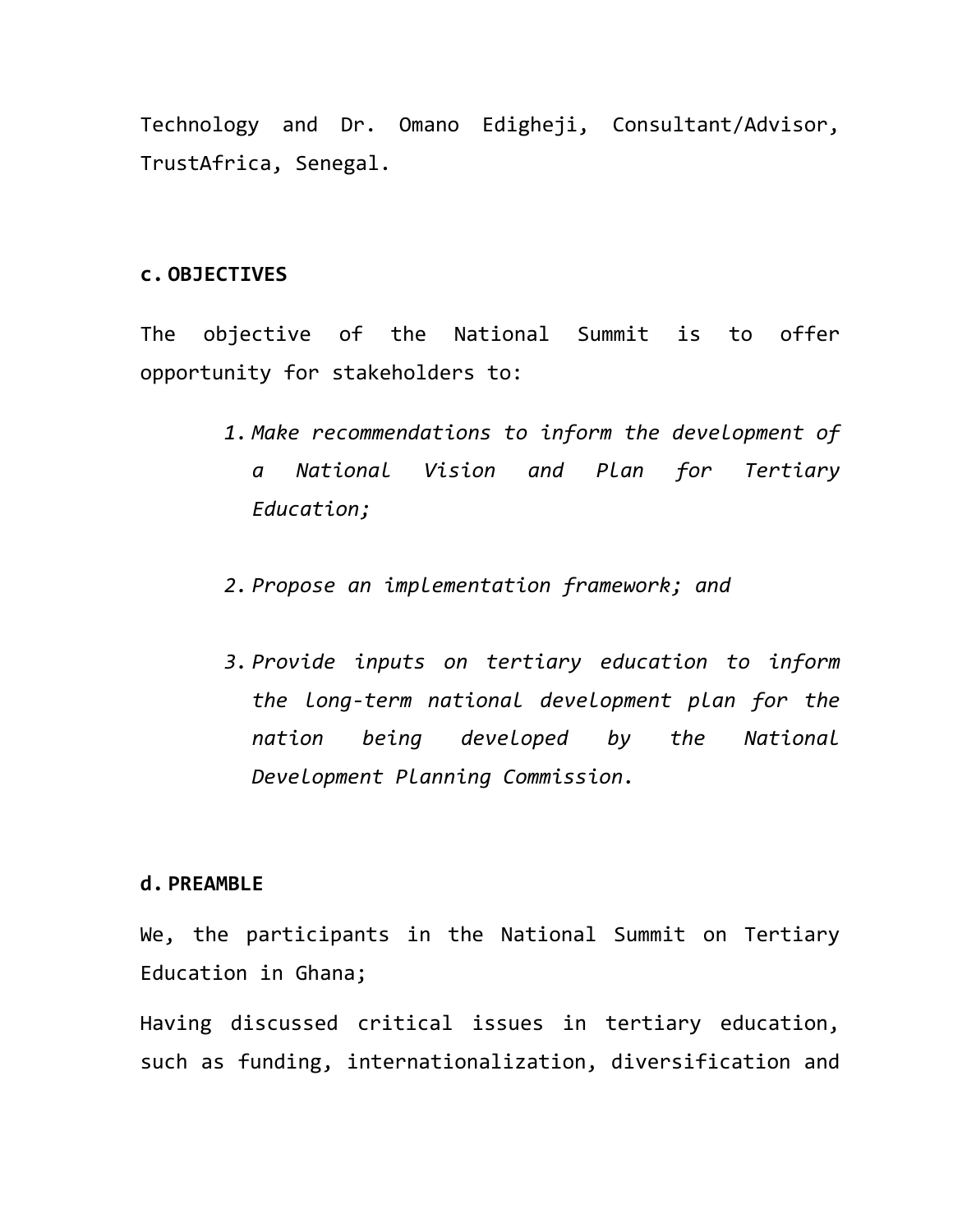differentiation, quality, private participation, research and postgraduate education;

Recognising the critical role of tertiary education in personal mobility, skill training and overall national development;

Acknowledging that Ghana is gradually emerging as a hub for tertiary education in the West African region; and Resolving that the tertiary education in Ghana should rank among the best in world.

Now therefore, we declare as follows:

#### **e. DECLARATION**

#### **Vision for Tertiary Education**

We affirm that it is necessary to:

Develop a dynamic tertiary education system to drive the evolution of an entrepreneurial and internationally competitive nation through the development of skilled workforce, research, innovation and knowledge transfer to meet the needs of the economy and enhance the welfare of all Ghanaians, as well as contributing to nation building and forging of democratic citizenship.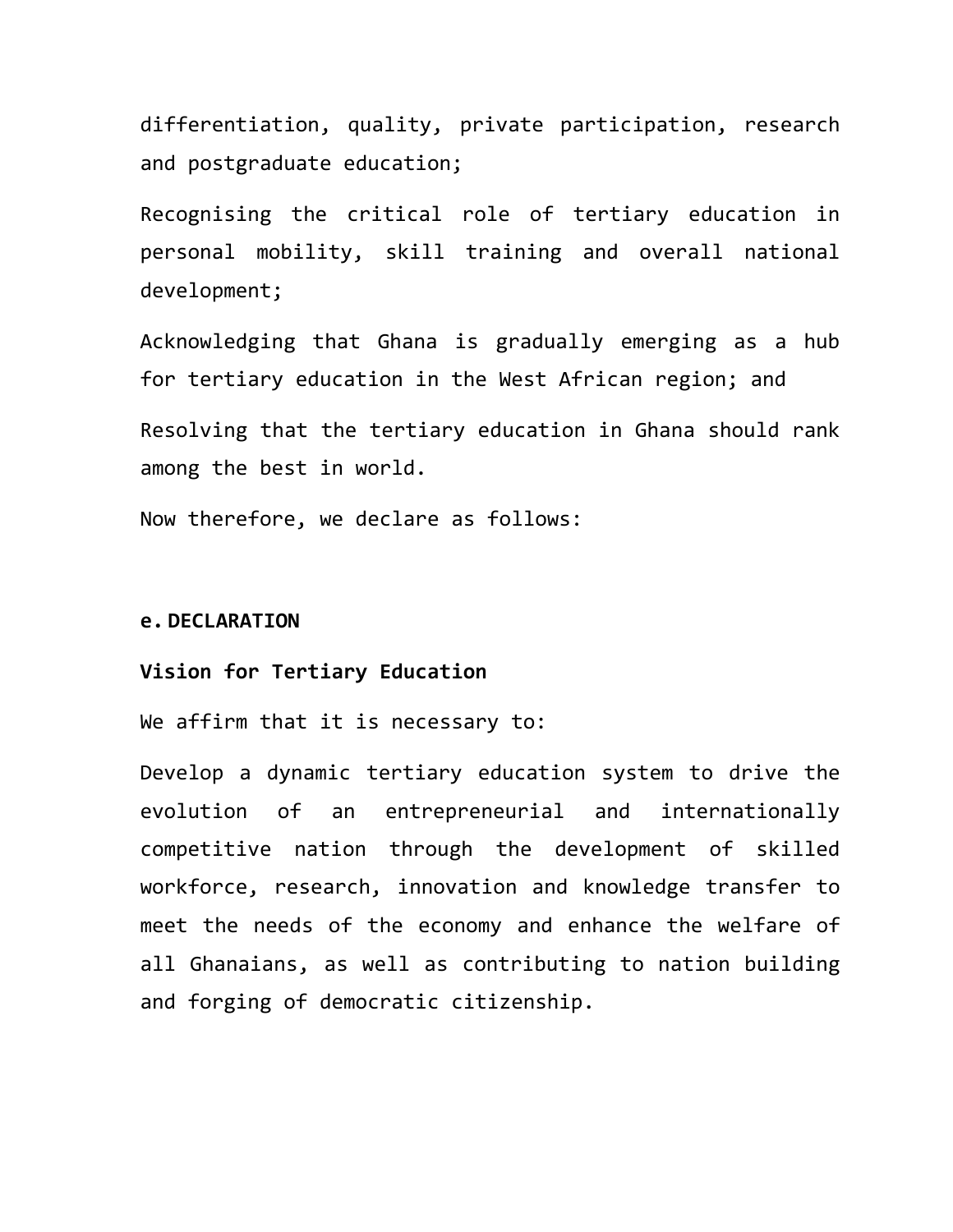### **Principles**

We agree that tertiary education in Ghana will be driven by the following principles:

- Quality and Excellence: Tertiary education in Ghana must be developed to rank among the best in the world.
- Relevance: Tertiary education must support and promote national development and individual education aspirations.
- Efficiency: To ensure value for money in the operations of tertiary education institutions.
- Accountability: Tertiary education institutions respond to the needs of society and provide timely information on their operations to all stakeholders.
- Autonomy: An environment that strengthens the selfgovernance and academic freedom of higher education institutions should be created to that tertiary education institutions are free from all forms of external interference.
- Collaboration: Partnership among local tertiary education institutions, and among local institutions and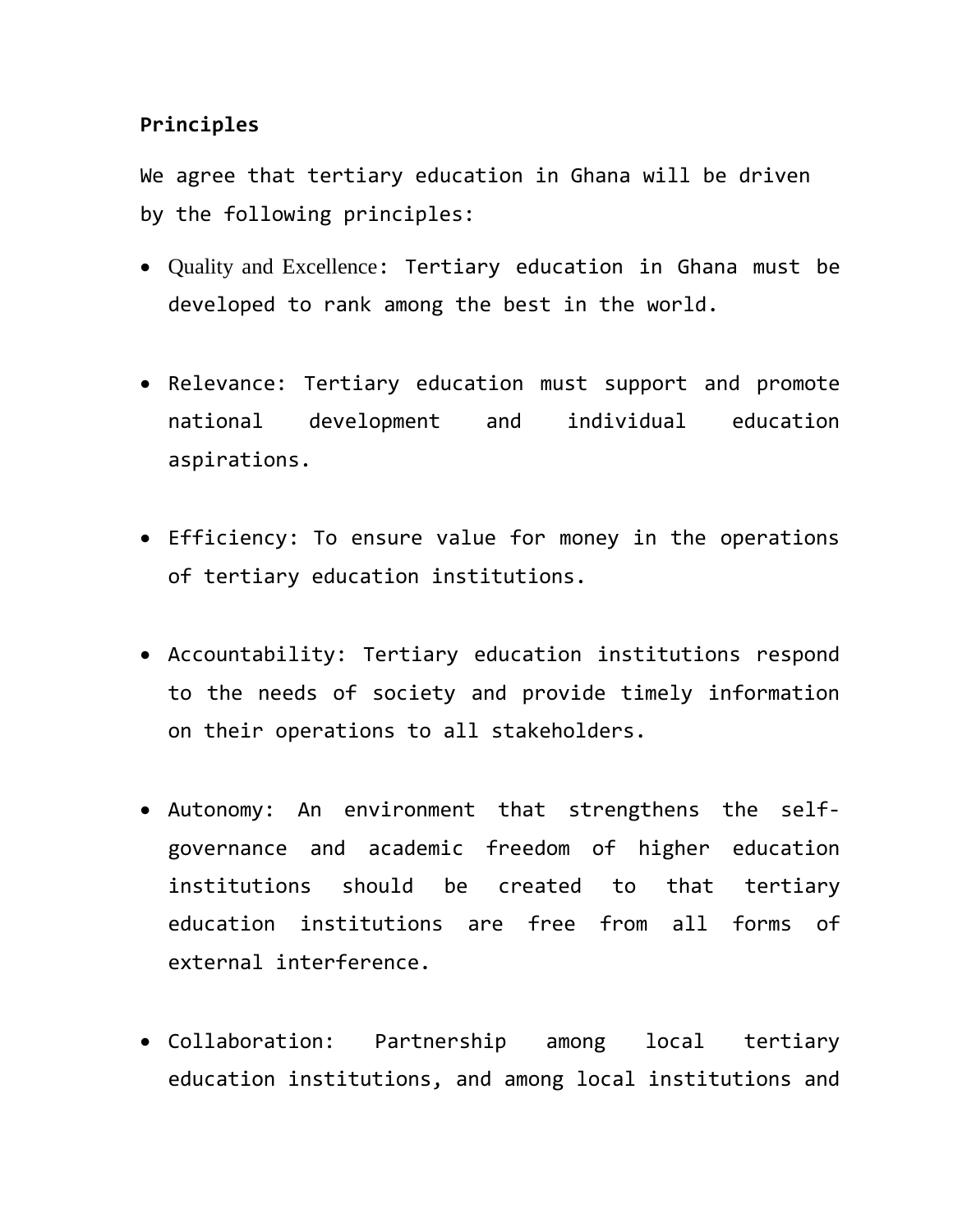foreign ones, should be promoted for the purpose of sharing of resources and exchange of information on best management and governance practices.

### **Priority Areas, Targets and Strategies.**

We affirm that stakeholders will collaborate in implementing the strategies in this declaration to achieve the objectives and targets outlined under the following priority areas over the next thirty years:

**1. Inclusive, equitable and mass tertiary education opportunities provided for all eligible persons.** 

The National Council for Education will collaborate stakeholders to initiate policies and programmes to achieve:

- **1.1** A gross enrolment (GER) ratio of 70% in tertiary education in Ghana by 2047.
- **1.2** Gender parity in enrolments to tertiary education institutions by 2020.
- **1.3** At least 50% enrolments in ODE programmes by 2025.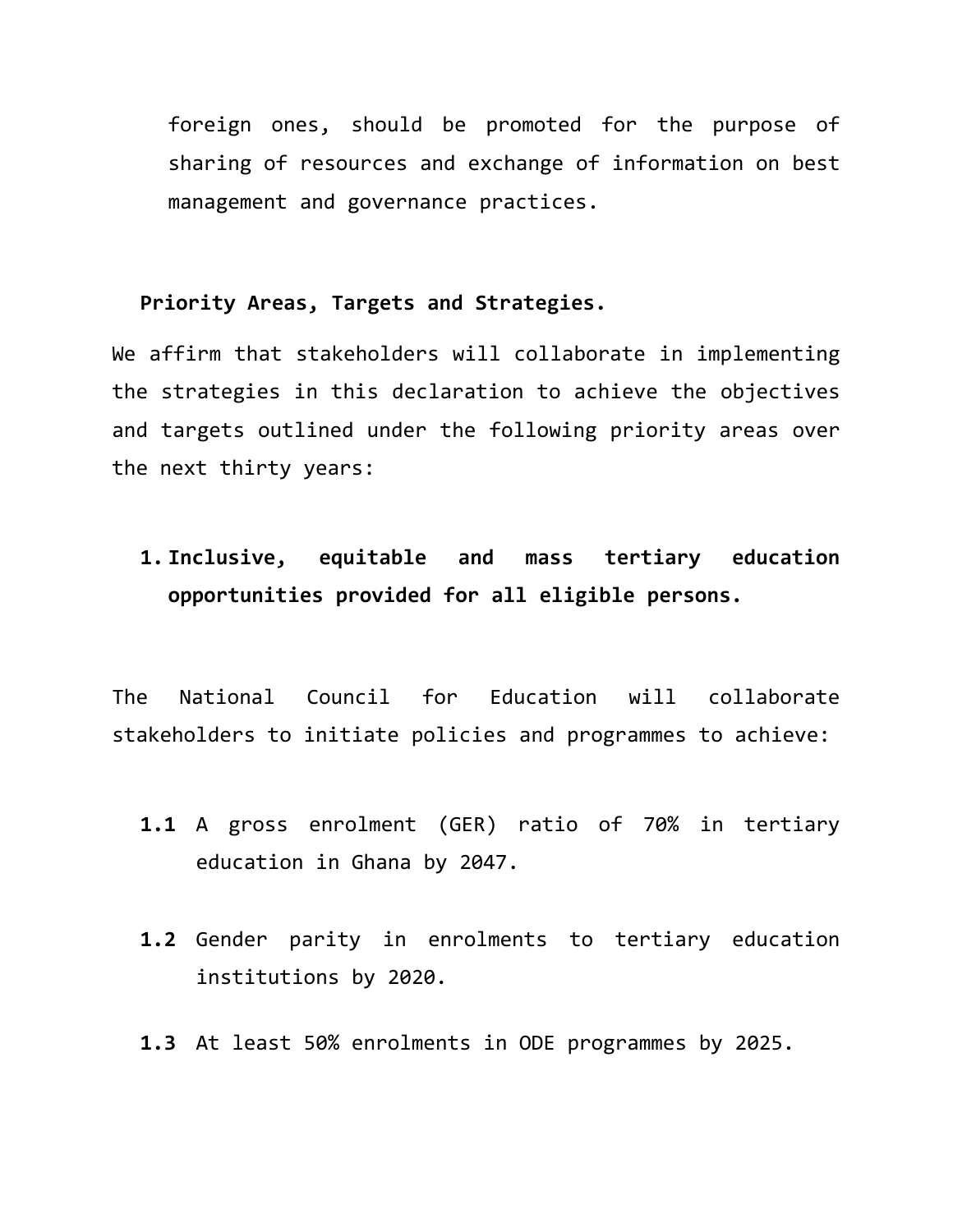The National Council for Tertiary Education will undertake the following actions to achieve the targets set forth above:

- **1.4** Develop a national policy on Open and Distance Education by 2017 and provide support for the development of open and distance learning.
- **1.5** Foster the development of unified national ICT backbone to support open and distance learning by 2013.
- **1.6** Provide continuous support for staff capacity in the management of ODL systems.
- **1.7** Provide support to expand access to programmes deemed critical to national development, especially science and technology.
- **1.8** Foster the provision of scholarships to enhance enrolments in programme areas that are critical to national development.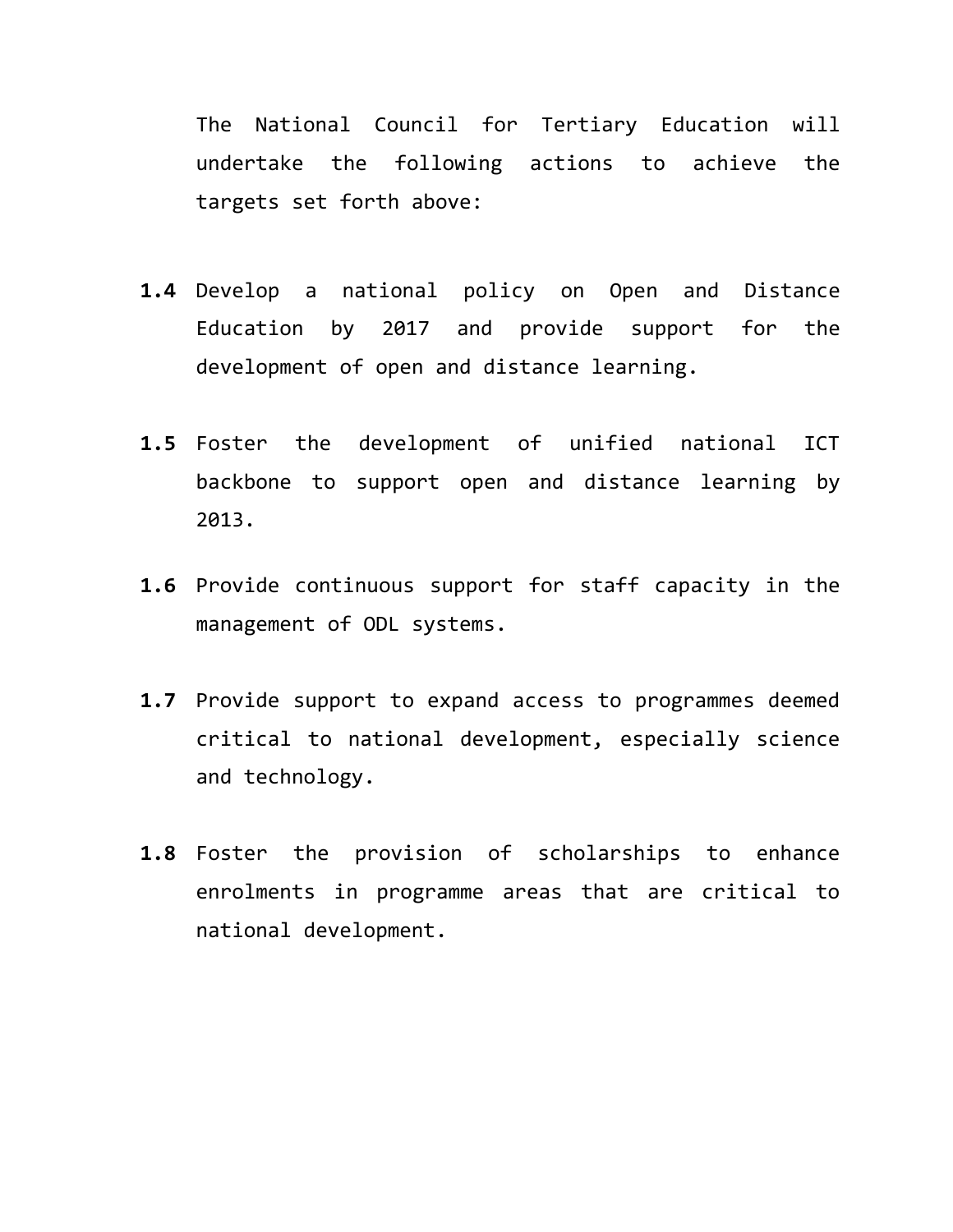- **1.9** Develop affirmative action and performance funding strategies to foster enrolment of students from under-represented areas.
- **1.10** Provide support for staff capacity building and staff recruitment.
- **1.11** Provide resources for expansion of infrastructure to foster expansion in enrolment.
- **2. Cost effective management and governance system for tertiary education in Ghana developed and implemented.**

In this policy area, the NCTE will:

- **2.1** Develop a policy on sustainable funding of tertiary education, including policy on cost-sharing and fund allocation mechanisms by 2017.
- **2.2** Develop performance funding measures to provide incentives to institutions that implement critical policy priorities of Government in higher education.
- **2.3** Develop benchmarks to ensure efficient use of public funds in tertiary education institutions.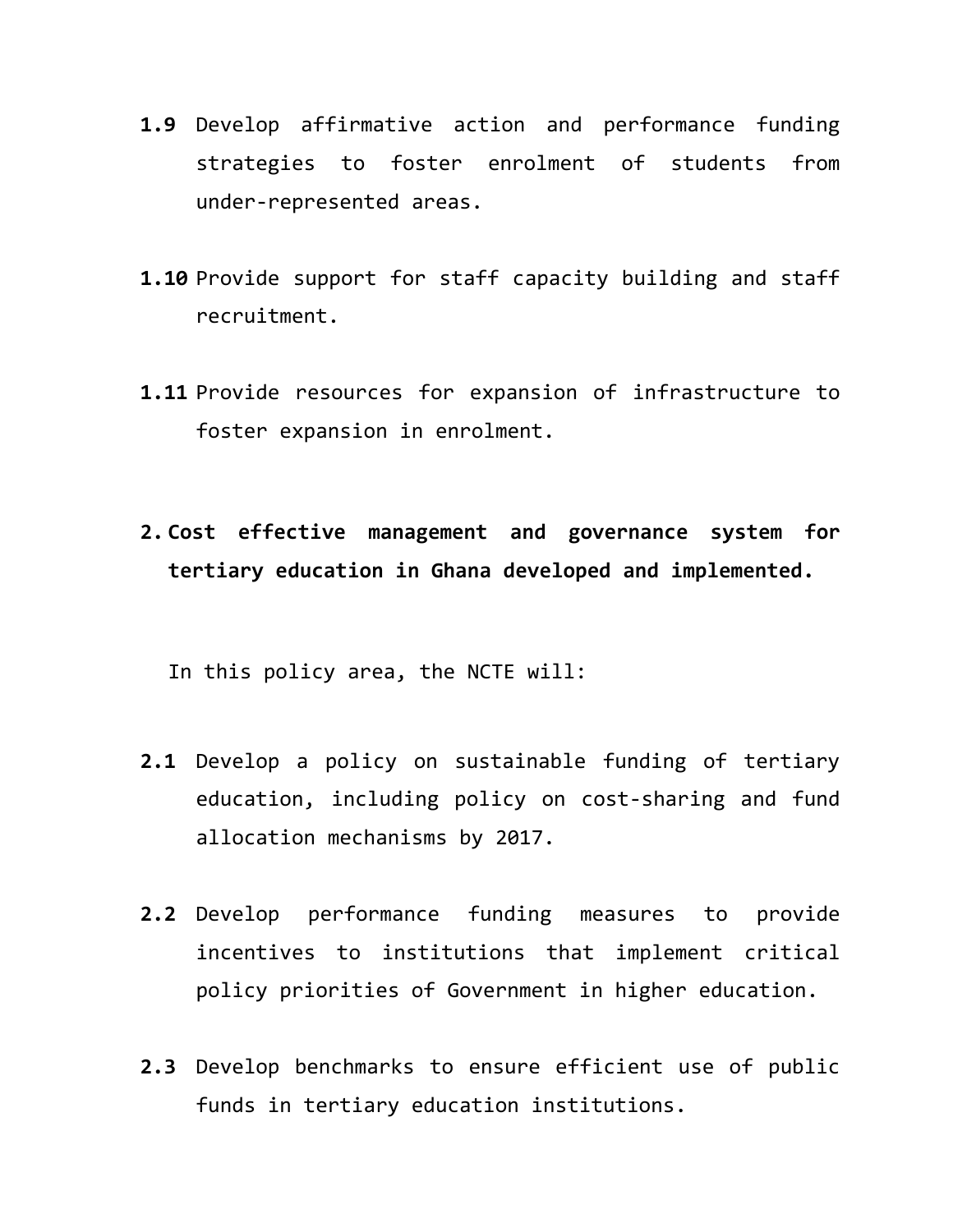- **2.4** Increase loan amounts provided by the Students Loans Trust Fund to cover fees charged by the institutions and cost of living by 2020.
- **2.5** Redirect government scholarships to students pursuing programmes deemed critical to national development.
- **2.6** Encourage the establishment of financial aid offices in tertiary education institutions to provide support for brilliant but needy students.
- **2.7** Develop benchmarks for assessing the performance of Governing Councils of tertiary education institutions.
- **2.8** Review the enabling acts of supervisory bodies of tertiary education institutions to remove ambiguities and conflicts in existing legislations by 2018.
- **2.9** Engage the Government of Ghana to earmark portions of Annual Budget Funding Amounts (Funds from oil proceeds) to support the establishment of centres of excellence in areas deemed critical national development in tertiary education; and provide tax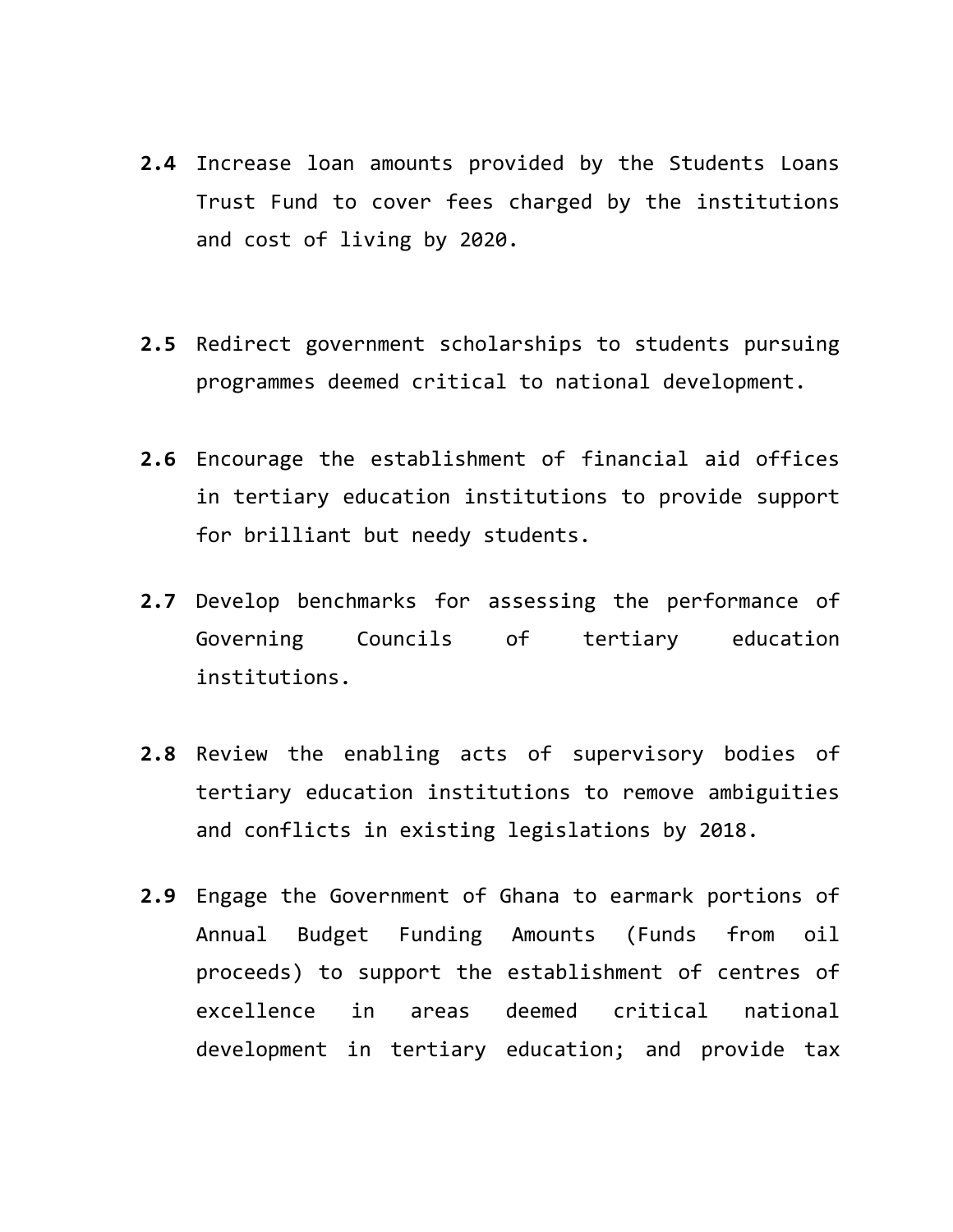incentives to foster the siting of private institutions in underserved areas.

- **2.10** Continuously, build capacity of Governing Councils of tertiary education institutions to share current knowledge in the governance of higher education institutions.
- **2.11** Encourage tertiary education to establish ancillary businesses and run short market-driven to expand resource base and raise funds.
- **2.12** Encourage industries to participate in the funding of tertiary education through the establishment of endowments, establishment of chairs, provision of scholarships and infrastructure development.

The cooperation of tertiary education institutions is critical to achieving effective fund management. In this regard, tertiary education institutions be encouraged to:

**2.13** Establish trust funds, endowments, and foundations to expand their resource base through fundraising from alumni, domestic and foreign foundations, and private individuals and organisations.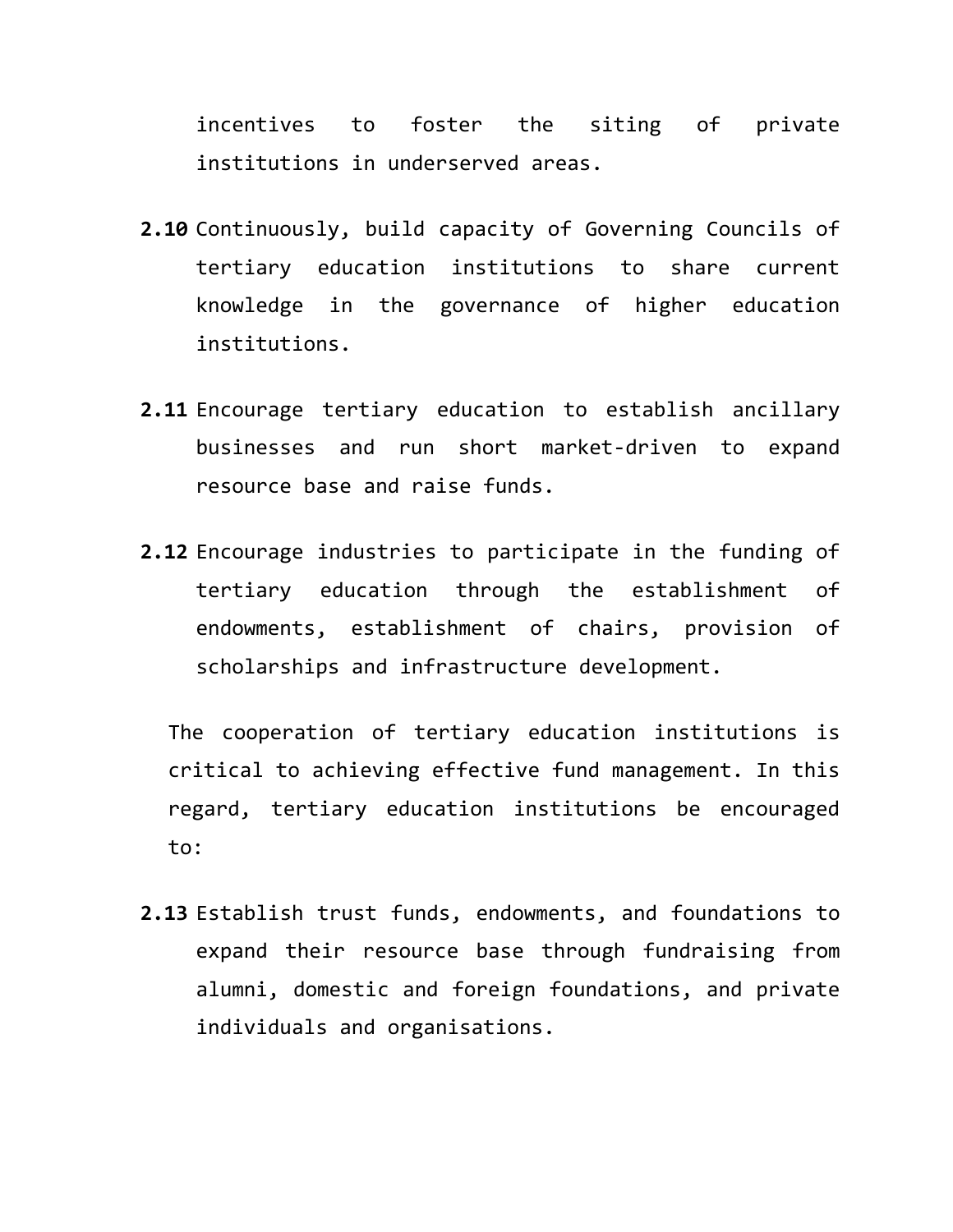- **2.14** Outsource the provision of non-academic support services to reduce expenditure in non-core areas.
- **2.15** Develop and deploy systems and procedures to ensure effective budgeting, fund acquisition, utilisation and accounting.
- **3. Systems and mechanisms that make for quality and excellence in tertiary education in Ghana, comparable to the best in world developed and implemented by 2025.**

The National Council for Tertiary Education will collaborate with the Government of Ghana, the National Accreditation Board and tertiary education institutions to:

- **3.1** Develop a tertiary education qualifications framework for tertiary education in Ghana by 2017.
- **3.2** Develop a comprehensive policy framework on quality assurance in tertiary education in Ghana.
- **3.3** Develop benchmarks to assess performance of tertiary education institutions. In this regard, tertiary education institutions will have to develop transparent and fair mechanisms of assessment to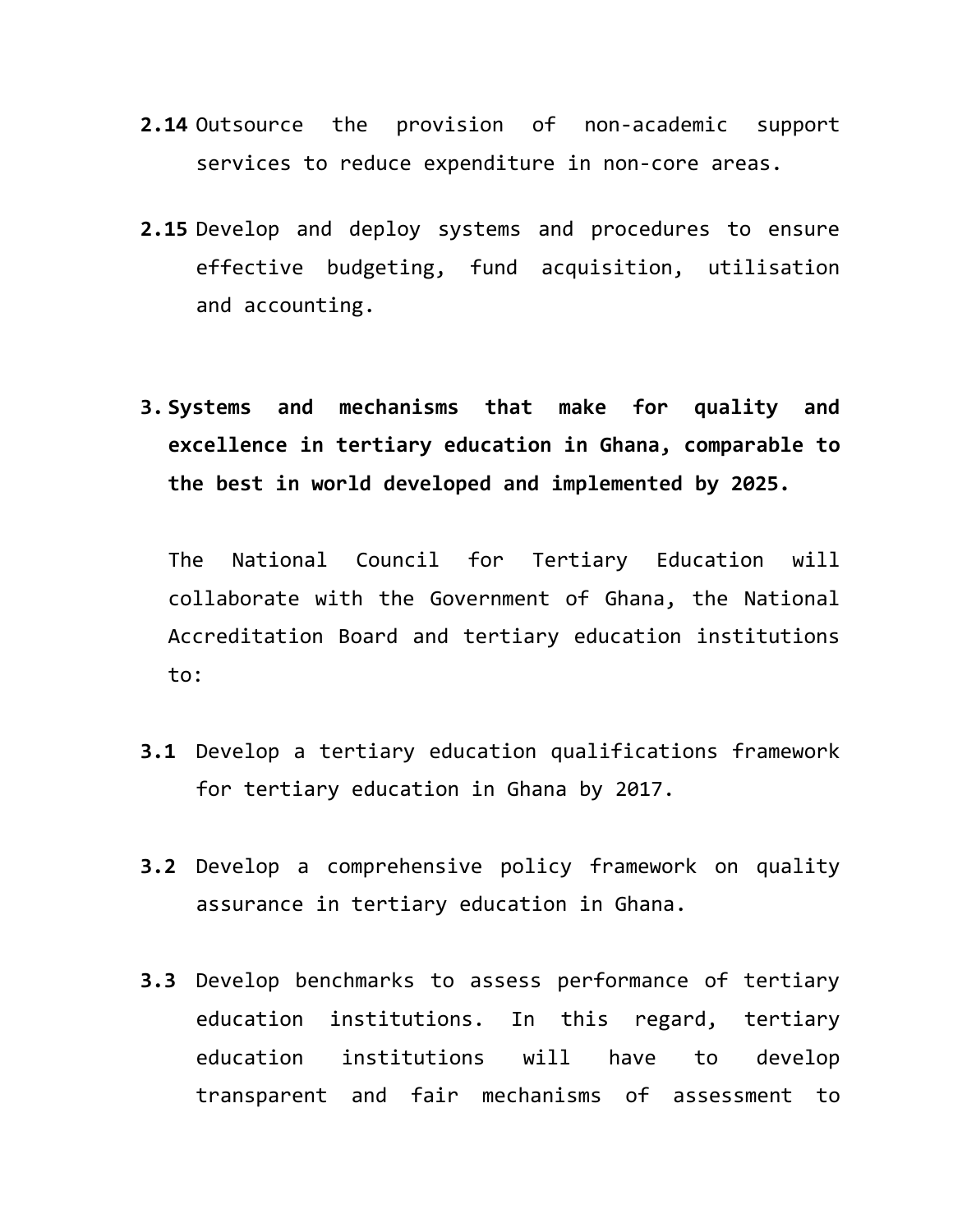measure student learning outcomes, and performance of academic staff, administrators, and support staff and institute measures for continuous improvement.

- **3.4** Institute a quality rating mechanism for tertiary education in Ghana by 2018.
- **3.5** Conduct tracer studies and employer surveys in eightyear cycles commencing from 2018.
- **3.6** Develop standardised benchmarks for academic programmes using standard competencies and learning outcomes.
- **3.7** Conduct review of operations of public tertiary education institutions in Ghana in four-year cycles commencing from 2019.
- **3.8** Provide targeted funding for quality improvements in tertiary education.
- **3.9** Development modalities for establishment of centres of excellence in critical areas.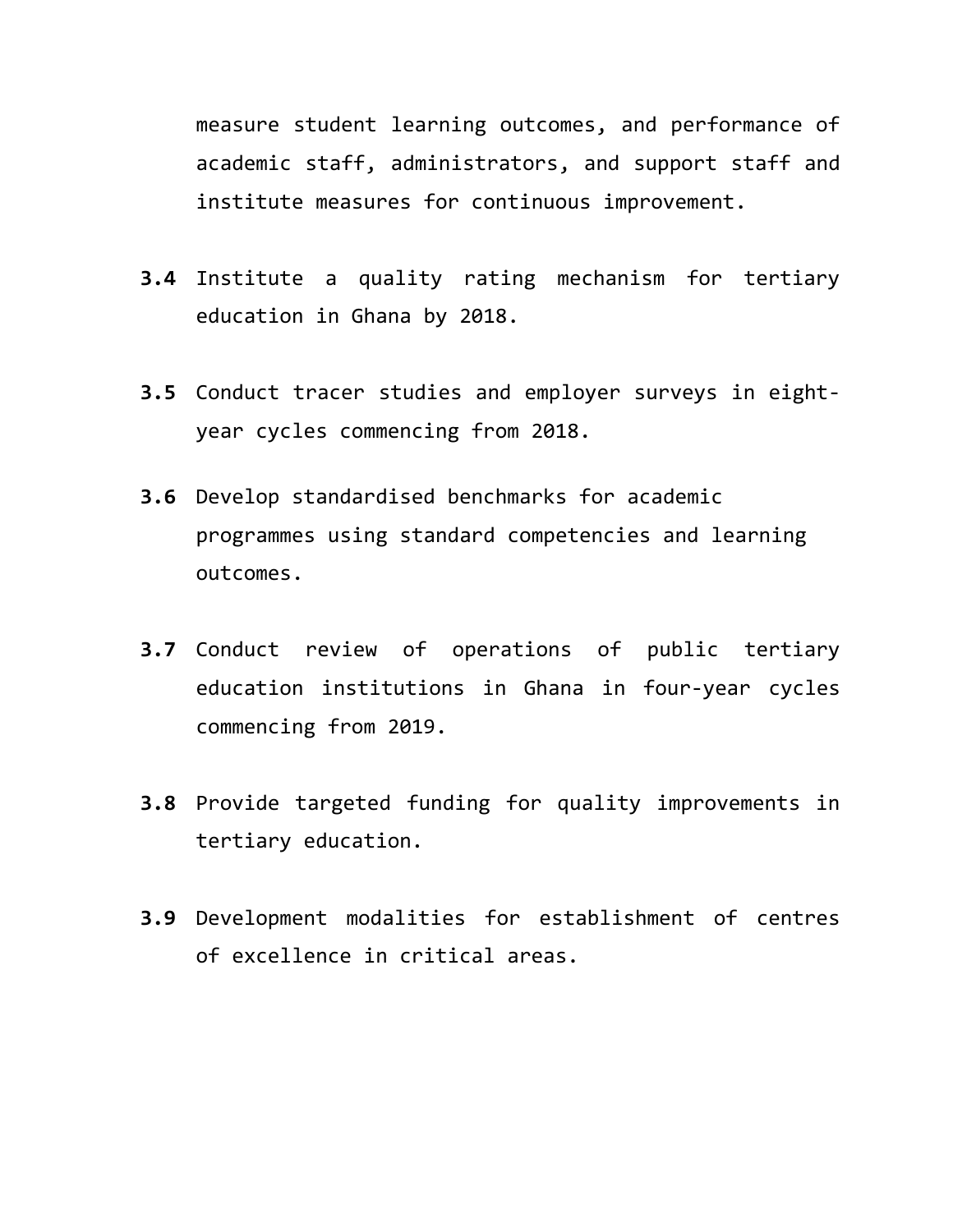**4. A tertiary education system that responds to the needs of industry and commerce in a sustainable, interactive and cost effective manner developed.**

The National Council for Tertiary Education will collaborate with the Ministry of Education to:

- **4.1** Encourage captains of industry and commerce to actively participate in the activities of tertiary education institutions and avail their facilities for the training of staff and students. The Government of Ghana will be engaged to provide tax incentives to businesses that support tertiary education.
- **4.2** Encourage tertiary education institutions to run courses and programmes to meet the short and long term skill needs of industry and commerce.
- **4.3** Support Technical Universities to offer practical and skill-based programmes. Polytechnics are expected to convert all their programmes all their programmes into competency-based programmes by 2018.
- **4.4** Promote collaboration between tertiary education institutions and industry to produce innovations that are beneficial to industry and the institutions. This could be achieved through mechanisms such as the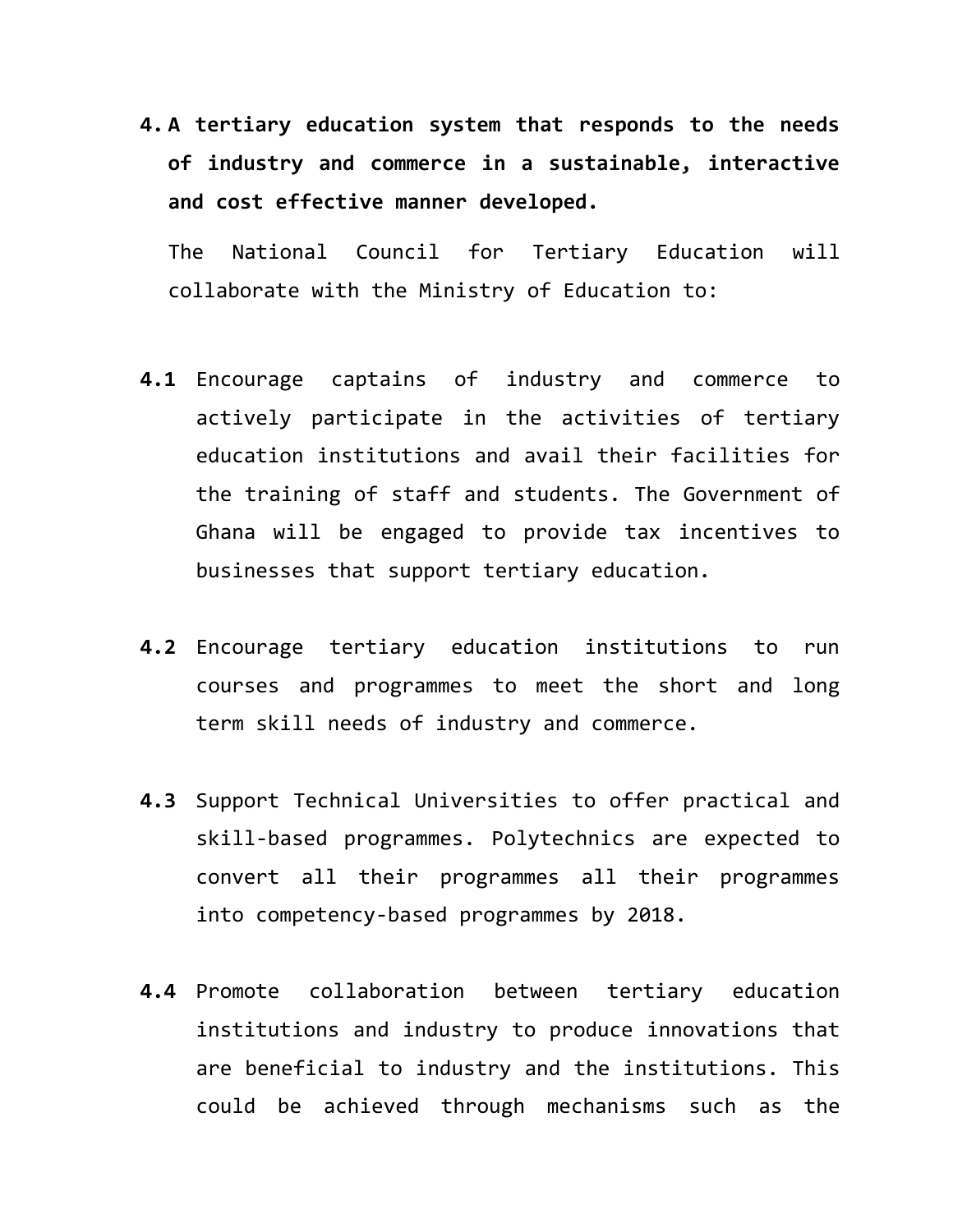establishment of science centers, research centers and business incubators. Other areas of collaboration may include the provision for internships and opportunities for apprenticeships and experiential learning.

- **4.5** Promote joint and cooperate research among tertiary education institutions.
- **4.6** Ensure that tertiary education institutions conduct surveys to assess competencies required by industry before the introduction of new programmes.
- **5. Postgraduate education and research that will make the nation a major hub for innovation and development in the African region developed.**

Tertiary education institutions will be supported to increase the quality and quantity of research and promote postgraduate education to support national development needs. In this regard, the National Council for Tertiary Education will collaborate with tertiary education institutions and relevant stakeholders to:

**5.1** Provide research funding equivalent to 1% of GDP in the medium term and incrementally to 2.5% of GDP by 2047.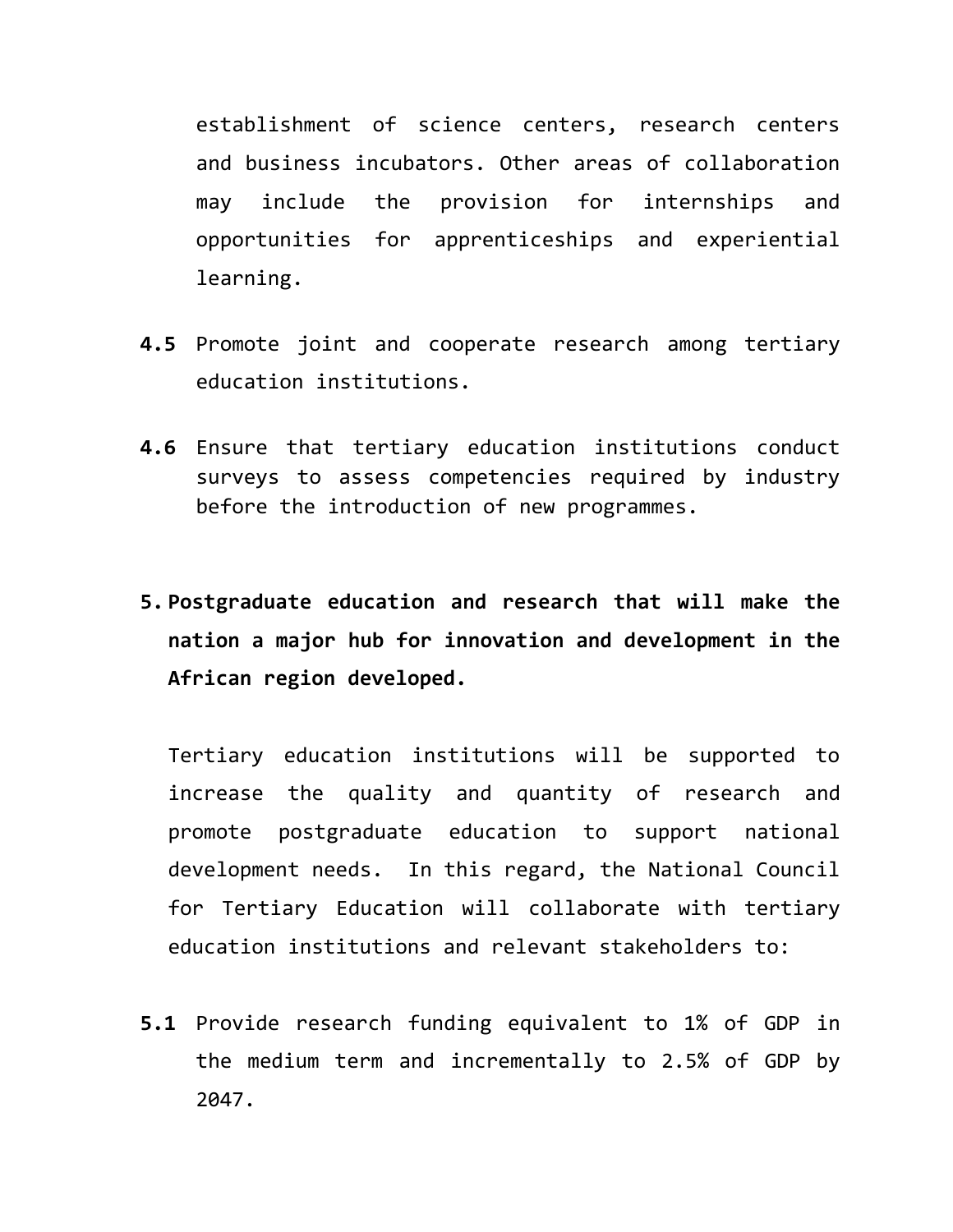- **5.2** Increase postgraduate enrolment to 10% of total enrolment. Enrolment of PhD students will have to constitute at least 2.5% of total enrolments in public tertiary education institutions by 2030.
- **5.3** Develop a system-wide policy on research and postgraduate education including ethics and publication policies. The National Council for Tertiary Education will collaborate with tertiary education institutions to develop national research priority areas and a framework for harmonizing the duration of postgraduate programmes by 2017.
- **5.4** Provide targeted resources to build capacity for postgraduate education.
- **5.5** Establish a research fund to provide sustainable financing of research in tertiary education institutions by 2018.
- **5.6** Collaborate with industry to establish chairs to fund research by renowned scholars in areas critical to national development.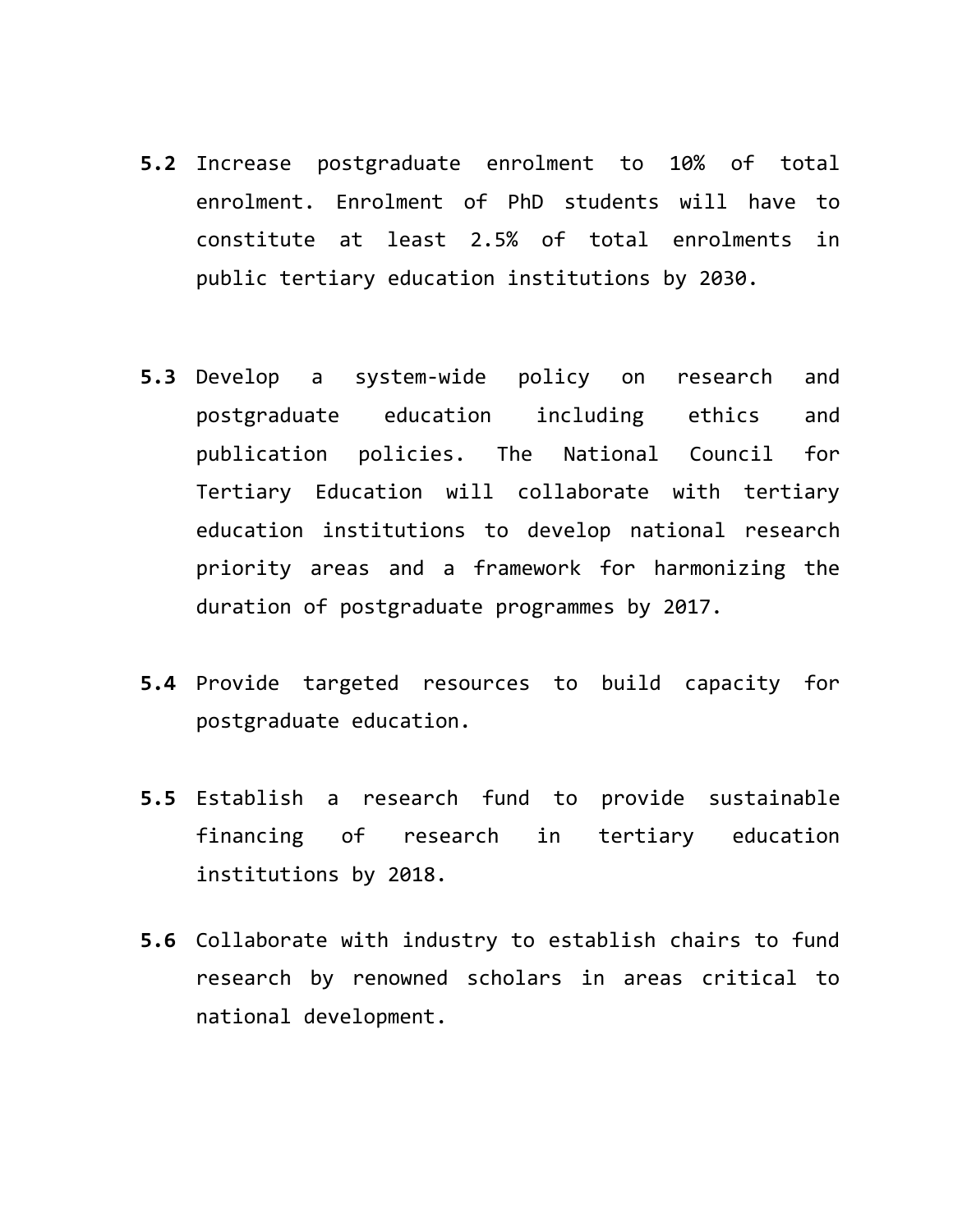- **5.7** Develop and institute mechanisms for output-based research funding.
- **5.8** Conduct research assessment exercises in tertiary education to assess performance in research in fouryear cycles.
- **5.9** Institute performance funding measures to encourage the acquisition of research funds from industry, commerce and multilateral sources.
- **5.10** Encourage interdisciplinary and inter-institutional research among tertiary education institutions in Ghana, and between Ghanaian and foreign institutions.
- **6. A diversified and differentiated tertiary education system that meets the diverse needs of students and serve as a vehicle to drive socio-economic in Ghana developed.**

To achieve this objective National Council for Tertiary Education will:

**6.1** Develop a framework for categorizing institutions according to their missions and mandates (Research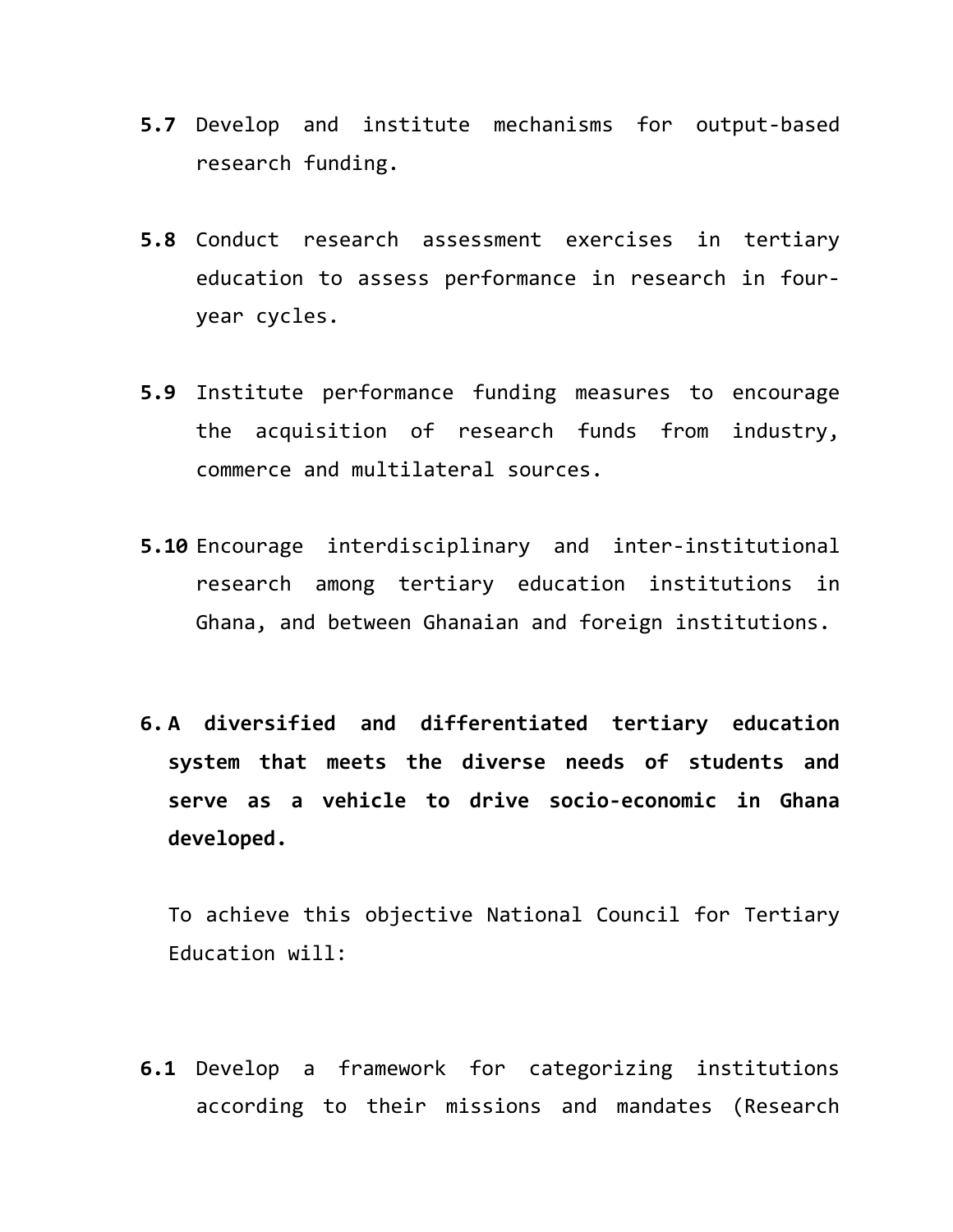Universities, Comprehensive Universities, Technical Universities, University Colleges, and Colleges) by 2017.

- **6.2** Develop comprehensive policy framework for Technical Universities and Colleges of Education to prevent mission creep in these in institutions by 2017.
- **6.3** Ensure that Technical Universities offer certificate, diploma and degree programmes in order to offer opportunities for progression of all categories of students in tertiary education.
- **6.4** Encourage Technical Universities to make the products of technical and vocational institutions the primary source of student recruitments.
- **6.5** Develop a comprehensive policy framework on private sector participation in tertiary education by 2018.
- **6.6** Develop a funding framework to facilitate the financing of tertiary education institutions on the basis of their missions and mandates by 2017.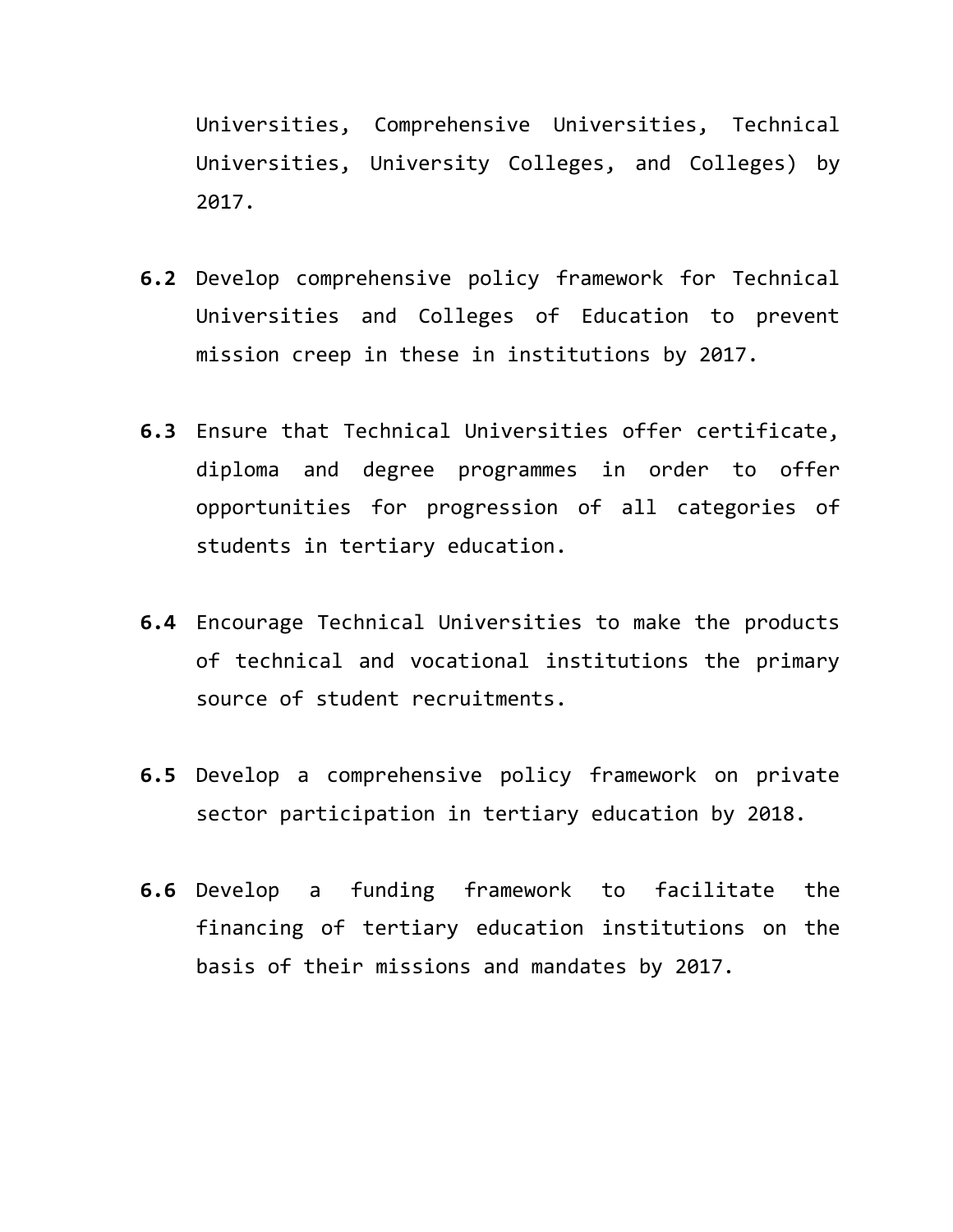**7. Science and technology in tertiary education supported to produce human resource for innovation and sustainable development.**

To achieve this objective, the National Council for Tertiary Education in collaboration with the Ministry of Education and the Ghana Education Trust Fund and other relevant stakeholders will:

- **7.1** Make strategic investments to expand capacity of tertiary education institutions to offer science and technology programmes.
- **7.2** Foster the provision of scholarships to students pursuing basic science programmes.
- **7.3** Promote and support the mounting of postgraduate science programmes.
- **7.4** Encourage institutions to initiate innovative measures to increase enrolments in science and technology programmes to meet the NCTE target of 60% enrolment in science in tertiary education institutions by 2030.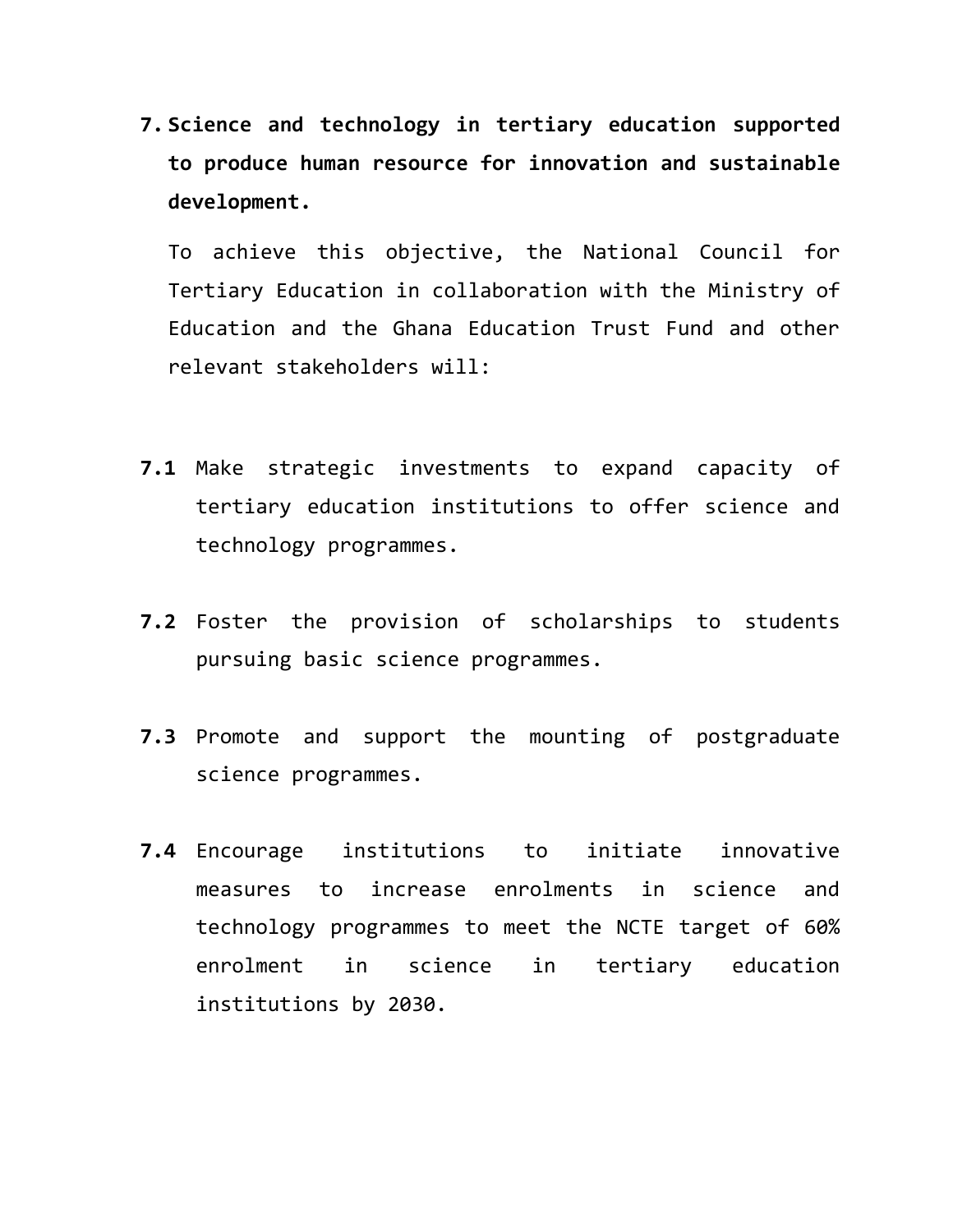**8. Initiatives that make for collaboration in tertiary education pursued to make Ghana a hub for tertiary education in the African region.** 

In this policy area the National Council for Tertiary Education will:

- **8.1** Foster collaboration between tertiary education institutions, Government, industry and communities to promote quality and relevance of tertiary education.
- **8.2** Encourage Ghanaian tertiary education institutions to actively collaborate and pursue greater engagement with foreign institutions, regulatory bodies and multilateral organizations such as the World Bank, African Union, ECOWAS and the Association of African Universities.
- **8.3** Forge partnerships with staff unions and associations in the tertiary education sector to promote industrial harmony and facilitate stakeholder participation in policy making and implementation.
- **8.4** Promote the sharing of facilities and mobility of staff and students among tertiary education institutions in Ghana, and between institutions in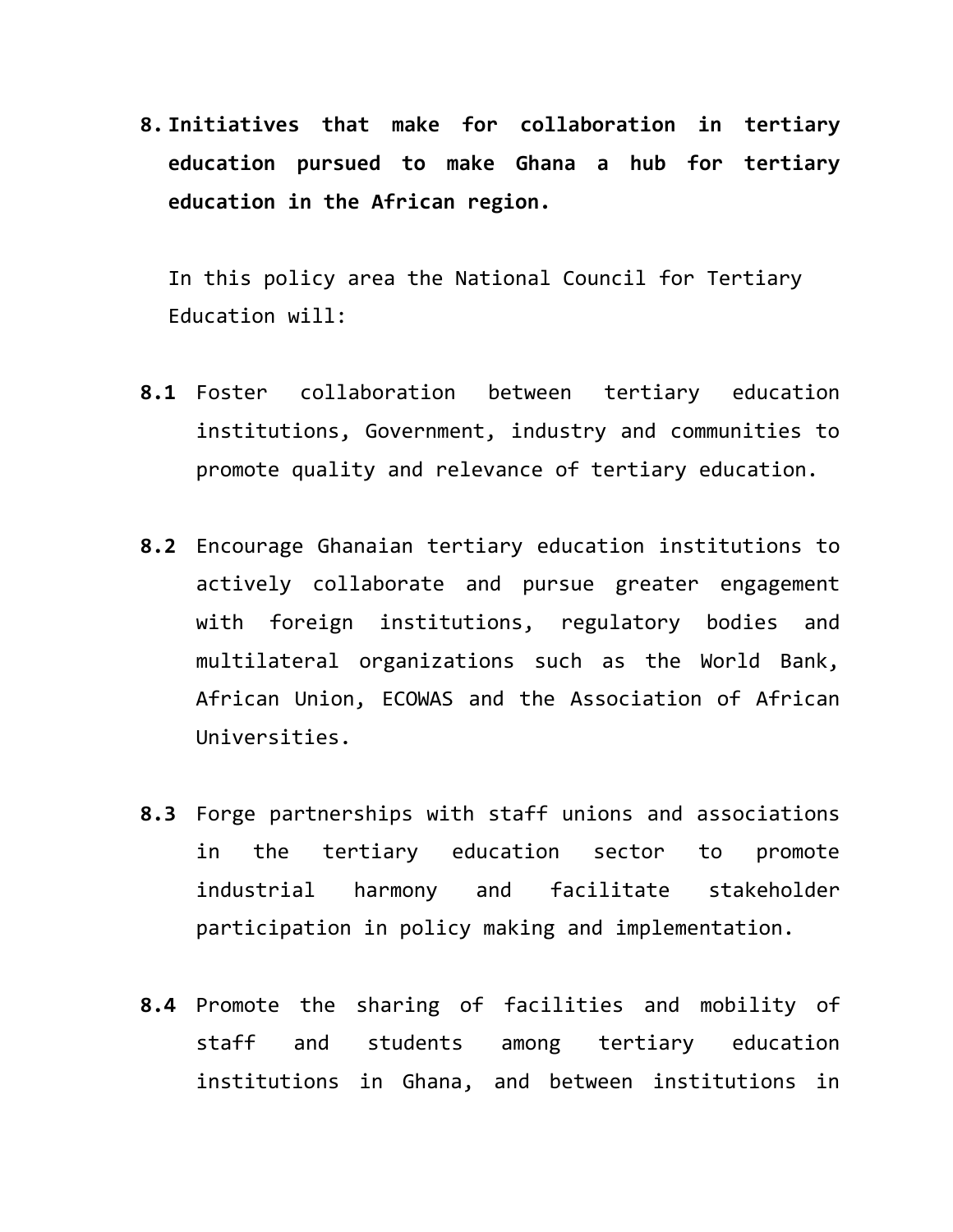Ghana and abroad. Tertiary education institutions will be encouraged to develop joint and split-site programmes among themselves and with foreign institutions.

- **9. Implementing the proposals …..**
- **9.1** In the afore-declaration, we have agreed upon the strategies for developing a dynamic tertiary education system to drive national development and enhance individual welfare.
- **9.2** By publishing this declaration, we demonstrate our commitment to initiate and implement effective policies to facilitate the realization of the goals outlined above.
- **9.3** We recognize the need for collaboration among regulatory bodies to facilitate effective coordination leadership for policy development and implementation.
- **9.4** We recognize that tertiary education institutions have the primary responsibility for implementing the strategies outlined in this declaration. Thus, tertiary education institutions have a duty to mainstream the goals and objectives in their